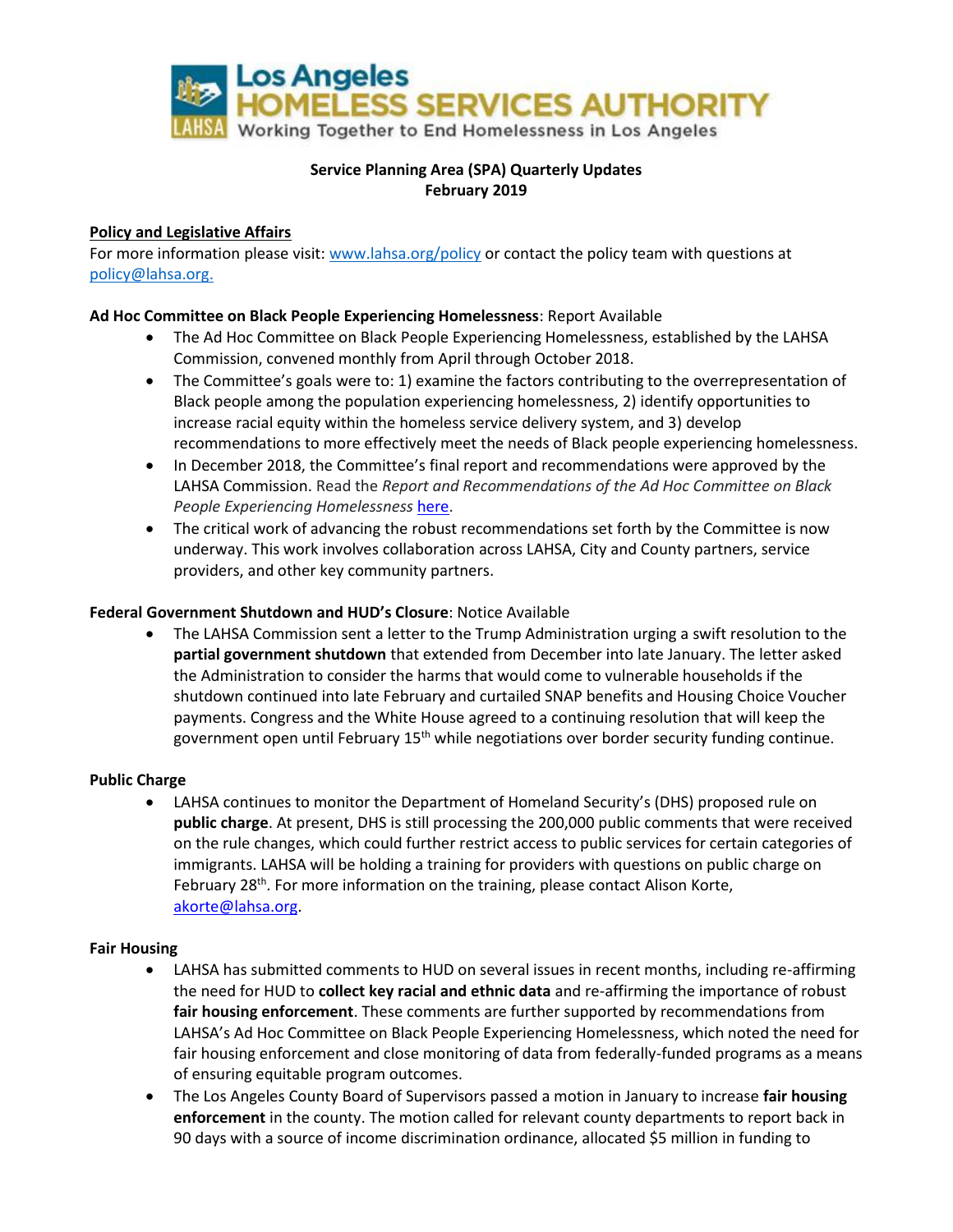affirmatively further fair housing, and asked county departments to report back with a plan to implement fair housing recommendations from LAHSA's Report and Recommendations of the Ad Hoc Committee on Black People Experiencing Homelessness.

## **Practice Standards Development:** Status Update

- LAHSA, in collaboration with funding administrators, is working to establish universal minimum standards, known as Practice Standards. Practice Standards are minimum baseline requirements, which all funders agree to adopt and incorporate into their program guidance and funding contracts with contractors.
- The Interim Housing Universal Minimum Practice Standards were approved by the CES Policy Council on Wednesday, December 19, 2018.
- The Rapid Re-housing Universal Minimum Practice Standards are currently being drafted with feedback from funders, providers, and lived experience groups.
- The Rapid Re-housing Universal Minimum Practice Standards will open for public comment in February.

## **Elections for SPA Representation on the LA Continuum of Care Board (LA CoC Board) and Regional Homelessness Advisory Council (RHAC)**

• LAHSA will soon announce information for the upcoming SPA elections to select new representatives to serve on the LA CoC Board and RHAC, respectively. The elections will be held during the SPA quarterly meetings beginning in May 2019. LAHSA will announce detailed information for all interested candidates in the coming weeks.

### **Systems Coordination**

For ongoing questions regarding Homeless Certifications for LAHSA-funded programs, please e-mail [homelesscertifications@lahsa.org.](mailto:homelesscertifications@lahsa.org)

#### **Homeless Certifications: Notice of New Forms**

- In an effort to reduce barriers and increase efficiency in certifying homeless status for persons experiencing homelessness in LA County, the Los Angeles Homeless Services Authority (LAHSA) collaborated with the Housing Authority of the City of Los Angeles (HACLA), the Housing Authority of the County of Los Angeles (HACoLA), and the LA County Health Agency's Departments of Mental Health (DMH) and Health Services (DHS) to develop a common set of homeless certifications. **Each collaborating agency will require the use of the new forms within their respective contracted programs and application processes beginning February 1, 2019.** The below forms have been finalized and placed in the "Documents" page on the LAHSA website ([www.lahsa.org/documents\)](http://www.lahsa.org/documents):
	- o **DedicatedPLUS Verification Training Packet** Search "Form 2835"
	- o **DedicatedPLUS Verification Packet** Search "Form 2833"
	- o **Third Party Verification of Homeless Status Form** Search "Form 1444"
	- o **Observation of Homeless Status Form** Search "Form 2199"
	- o **Self-Certification of Homeless Status Form** Search "Form 1448"
- LAHSA developed two training videos that include information regarding the content and appropriate utilization of the forms. The videos can be found in the "Videos" page on the LAHSA website and via the below URLs:
	- o **DedicatedPLUS Webinar** *[www.lahsa.org/videos?v=242-dedicatedplus-webinar-](http://www.lahsa.org/videos?v=242-dedicatedplus-webinar-)*
	- o **Universal Homeless Certification Webinar** *[www.lahsa.org/videos?v=243-universal-homeless](http://www.lahsa.org/videos?v=243-universal-homeless-certification-we-)[certification-we-](http://www.lahsa.org/videos?v=243-universal-homeless-certification-we-)*
- LAHSA will also release a frequently asked questions (FAQ) document in February to provide additional information regarding the appropriate utilization of each form, certification and documentation requirements for LAHSA-contracted programs, and certification requirements for HACLA, HACoLA, DMH, and DHS.